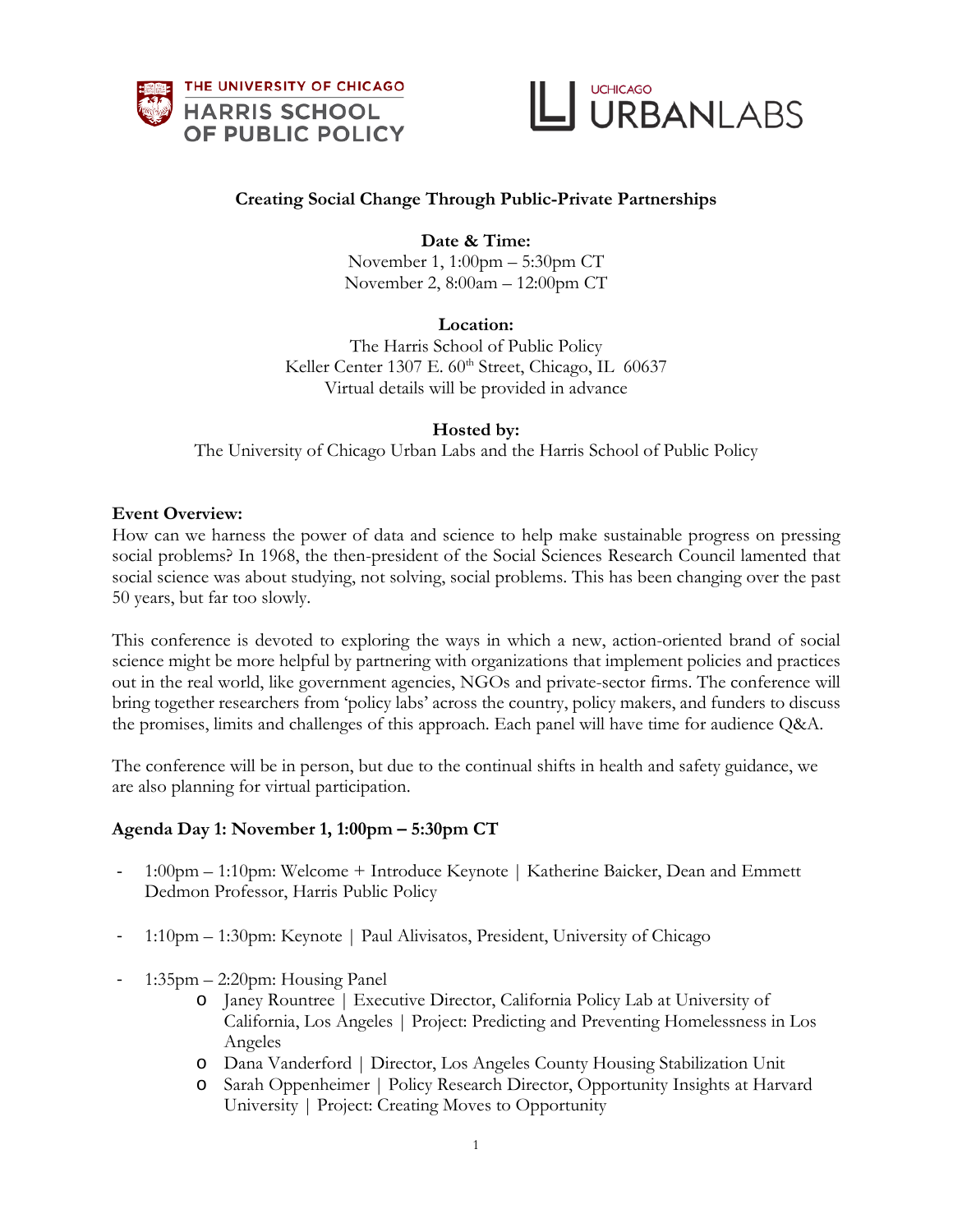



- o Andria Lazaga | Director of Policy & Strategic Initiatives, Seattle Housing Authority
- o Moderator: Evelyn Diaz | President, Heartland Alliance & Former Commissioner, City of Chicago Department of Family and Support Services
- 2:30pm 3:15pm: Cradle to Career Panel
	- o Robin Jacob | Faculty Co-Director, Youth Policy Lab, University of Michigan | Project: Maternal Infant Health Program
	- o Dan Thompson | Manager, Perinatal and Infant Health, Michigan Department of Health and Human Services
	- o Marianne Bertrand | Pritzker Director, University of Chicago Urban Labs, Inclusive Economy Lab | Project: One Million Degrees
	- o Veronica Herrero | Chief of Staff and Chief Strategy Officer, City Colleges of Chicago
	- o Moderator: Kim Cassel | Director of Evidence Based Policy, Arnold Ventures
- 3:15pm 3:30pm: Break
- 3:30pm 4:15pm: Health & Environment Panel
	- o Michael Greenstone | Pritzker Director, University of Chicago Urban Labs, Energy & Environment Lab | Project: Using Predictive Analytics to Improve Inspection Targeting
	- o David Meltzer | Pritzker Director, University of Chicago Urban Labs, Health Lab | Project: Supportive Release Center
	- o Harold Pollack | Co-Director University of Chicago Urban Labs, Health Lab | Project: Reducing Opioid Mortality in Illinois
	- o Moderator and discussant: Mai Pho, University of Chicago Medicine & Former Chief Medical Officer, IL Department of Public Health
- 4:25pm 5:10pm: Criminal Justice Panel
	- o Jens Ludwig | Pritzker Director, University of Chicago Urban Labs, Crime Lab | Presenting on: Behavioral Science and Gun Violence Prevention
	- o Dave Williams | Regional Vice President, Youth Advocate Programs
	- o Anthony Braga | Director, Crime & Justice Policy Lab, University of Pennsylvania | Presenting on: Gun Violence Intervention in Baltimore
	- o Jeremy Biddle | Special Advisor on the Group Reduction Strategy to the Mayor and Police Commissioner in Baltimore City
	- o Moderator: Candice Jones, President & CEO, Public Welfare Foundation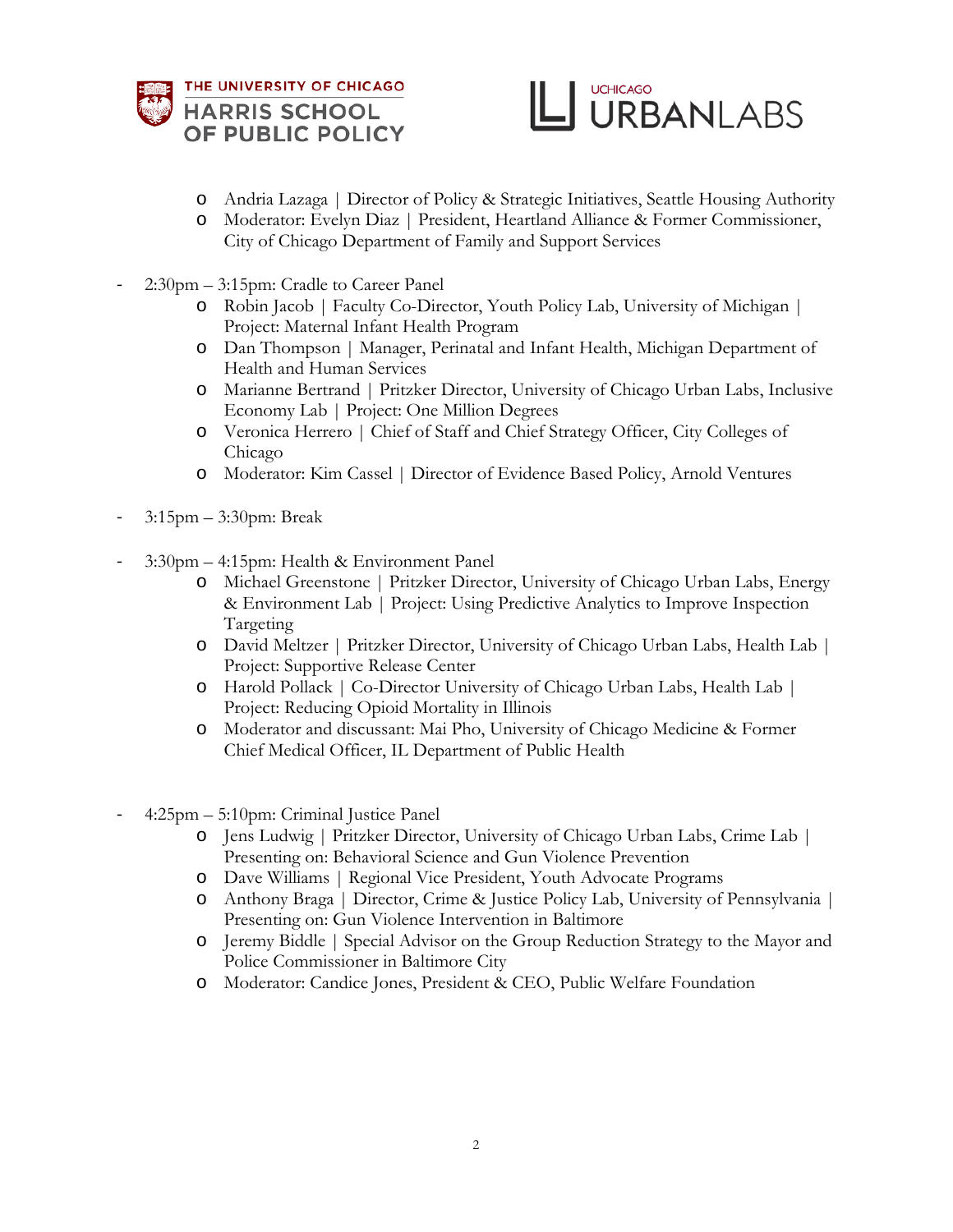



# **Agenda Day 2: November 2, 8:00am – 12:00pm CT**

- 8:00am 8:45am: Fireside Chat
	- o Valerie Jarrett | CEO and Member of the Board, Barack Obama Foundation
	- o Mayor Lori Lightfoot | Mayor, City of Chicago
	- o Moderator: Roseanna Ander, Senior Executive Director, University of Chicago, Crime Lab and Education Lab
- 8:45am 9:00am: Break
- 9:00am 9:45am: Education Panel
	- o Monica Bhatt | Senior Research Director, University of Chicago, Education Lab | Project: High Dosage Tutoring
	- o Nicole Prahin | Vice President of Programs, Saga Education
	- o Tom Kane | Director, Center for Education Policy Research | Project: Proving Ground
	- o Paolo DeMaria | Former Superintendent of Public Instruction, Ohio State | President & CEO, National Association of State Boards of Education
	- o Moderator: Jon Schnur, Chairman & CEO, America Achieves
- 9:45am 10:30am: Anti-Poverty Panel
	- o Patrick Turner | Assistant Research Professor, Wilson Sheehan Lab for Economic Opportunities, University of Notre Dame | Project: Padua Program
	- o Cindy Casey | Director of Padua, Catholic Charities Fort Worth
	- o Jeff Liebman | Taubman Center for State and Local Government, Harvard University | Project: Increasing Access to Prevention and Family Preservation Program
	- o Kelly Sesti | Director of Continuous Quality Improvement, Michigan's Children's Services Agency
	- o Moderator: Michael Nutter, Former Mayor of Philadelphia & Urban Labs Advisory Council
- 10:30am 10:45am: Break
- 10:45am 11:45am: Scaling Panel
	- o Daniel Ho | Faculty Director, RegLab, Stanford University
	- o Josh Wright | Executive Director, Ideas42
	- o Mary Ann Bates | Senior Fellow, Office of Management & Budget, Executive Office of the President
	- o Moderator: Tom Dunn, Urban Labs Advisory Council & Former CEO of New Holland Capital